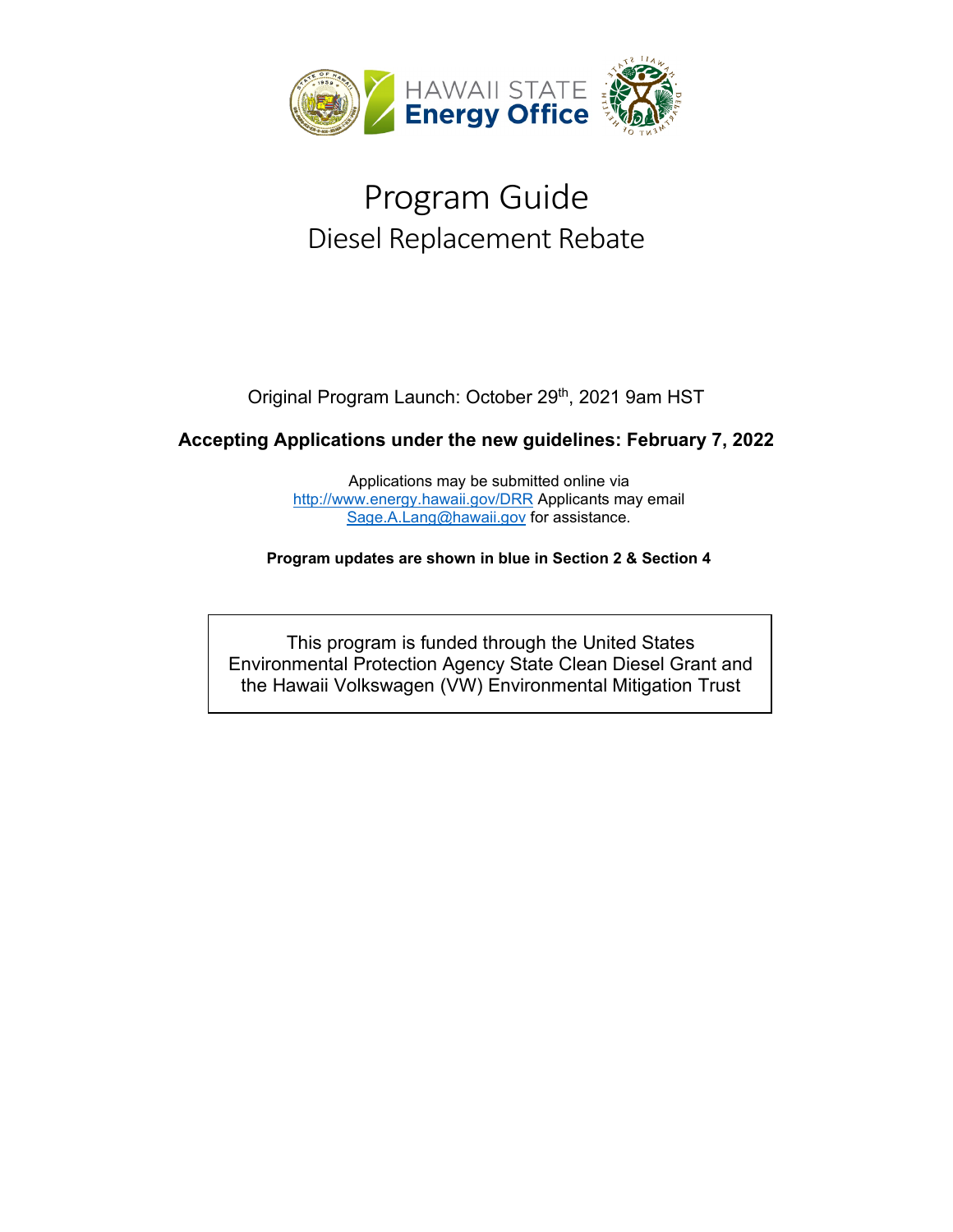

### **Section 1 – Introduction**

The Diesel Replacement Rebate (DRR) provides rebates for the replacement of medium- and heavy-duty diesel vehicles with new, battery electric equivalents. Presented by the Hawaii State Energy Office (HSEO) in partnership with the Hawaii Department of Health (DOH), the DRR is funded by the Volkswagen Environmental Mitigation Trust (VW) and the Diesel Emissions Reduction Act (DERA).

The DRR supports national and local goals to reduce transportation-related greenhouse gas (GHG) emissions and reliance on imported oil. Hawaii relies on imported fossil fuels for more than ninety percent of its total energy needs, making Hawaii the most petroleum-dependent state in the United States<sup>[1](#page-1-0)</sup>

Hawaii seeks to decrease dependence on imported fossil fuels by utilizing the State's abundant renewable clean energy sources. In 2015, the State increased its commitment to energy self-reliance to an unprecedented level in the United States: one hundred percent renewable energy in the electric sector by [2](#page-1-1)045. <sup>23</sup> That same year, the State of Hawaii amended an energy planning objective to explicitly incorporate the decarbonization of the transportation sector*, "Increased energy security and self-sufficiency through the reduction and ultimate elimination of Hawaii's dependence on imported fuels for electrical generation and ground transportation[4.](#page-1-3)"*

In 2020, Hawaii joined with 14 other states and the District of Columbia as signatories to the Multi-State Medium- and Heavy-Duty Zero Emission Vehicle Memorandum of Understanding which, among other things, is an agreement to strive to make sales of all new medium- and heavy-duty vehicles in their jurisdictions zero emission vehicles by no later than 2050. Additionally, Hawaii passed House Bill 552 in 2021, establishing clean ground transportation goals for state agencies to achieve a one hundred per cent light-duty motor vehicles zeroemission fleet by December 31, 2035. In order to ensure adequate progress toward the MOU 2050 goal, the signatory states will strive to make at least 30 percent of all new medium- and heavy-duty vehicle sales in their jurisdictions zero emission vehicles by no later than 2030.

<span id="page-1-0"></span><sup>1</sup> Hawaii Energy Facts and Figures, Hawaii Energy Office, 2020 [https://energy.hawaii.gov/wp](https://energy.hawaii.gov/wp-content/uploads/2020/11/HSEO_FactsAndFigures-2020.pdf)[content/uploads/2020/11/HSEO\\_FactsAndFigures-2020.pdf](https://energy.hawaii.gov/wp-content/uploads/2020/11/HSEO_FactsAndFigures-2020.pdf)

<span id="page-1-1"></span> $2$  Hawaii's two electric utilities – the Hawaiian Electric Companies and the Kauai Island Utility Cooperative reported a 23.4 percent RPS at the end of 2015, a full 8 percentage points ahead of the 2015 interim RPS target of 15%.

<span id="page-1-3"></span><span id="page-1-2"></span><sup>&</sup>lt;sup>3</sup> Section 269-92, Hawaii Revised Statutes.<br><sup>4</sup> Act 38, 2015, amendment of HRS 226-18 (a) (2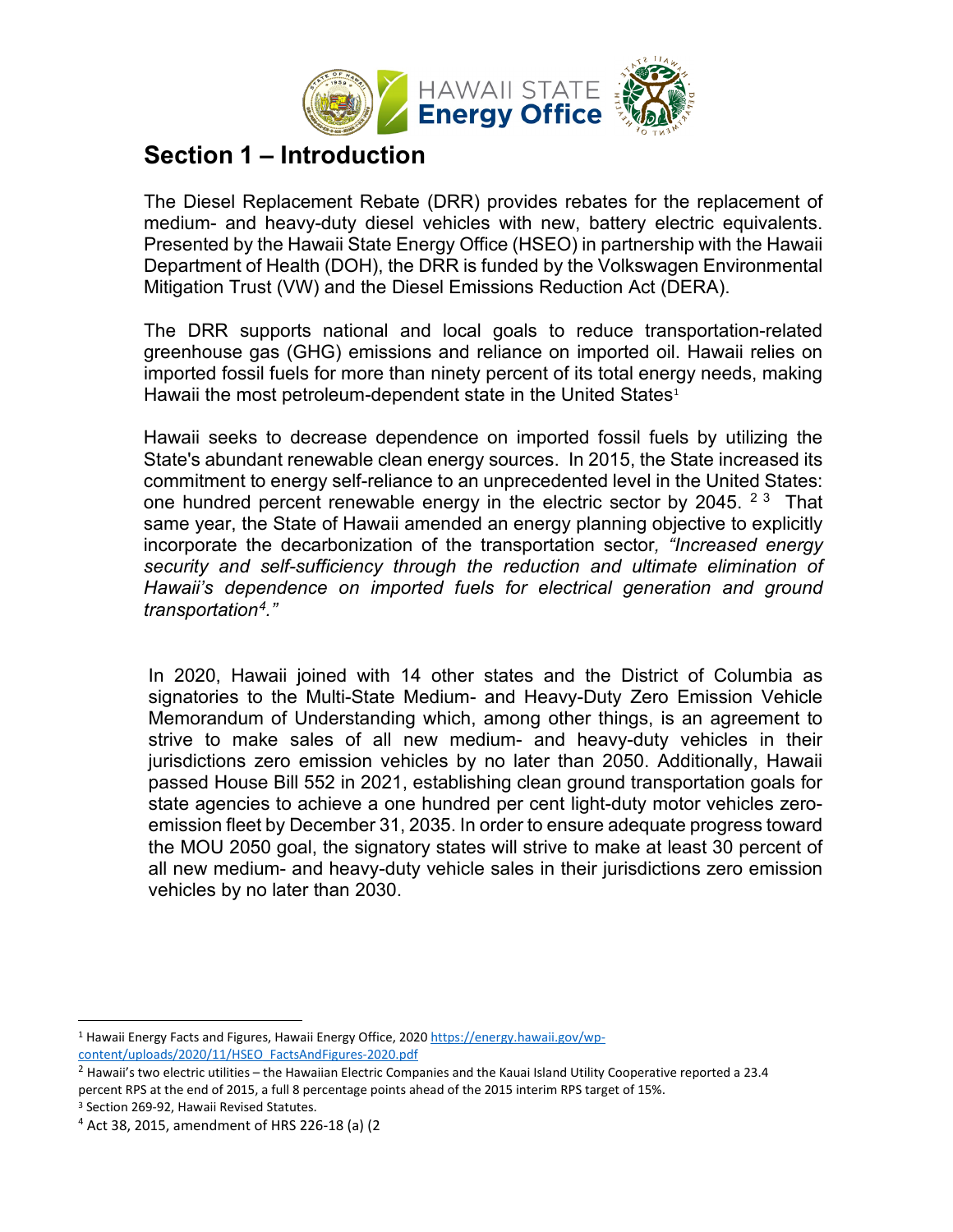

# **Section 2 - Eligible Participants**

Applicants must utilize the vehicles in the state of Hawaii. Applicants must utilize the vehicles in the State of Hawaii. Public and private organizations within the State of Hawaii with eligible projects are encouraged to apply. State employees, State contractors, or subrecipients of the State are precluded from making decisions on rebates to firms/individuals where there is an obvious conflict of interest. As such, for the purposes of this program, employees and contractors/subrecipients of Hawaii Department of Health – Clean Air Branch and the Hawaii State Energy Office are not deemed eligible*.* [5](#page-2-0)

# **Section 3 - Eligible Projects**

### **Eligible Technology**

The following vehicles are eligible for a replacement rebate through this program:

*This program is funded by the Volkswagen Environmental Mitigation Trust (VW) and the Diesel Emissions Reduction Act (DERA). Information regarding the DERA state grant can be found at [https://www.epa.gov/dera/state.](https://www.epa.gov/dera/state) The information within this program guide contains DERA requirements, an eligible mitigation action under the Volkswagen Settlement Trust, as well as DRR Programmatic requirements.* 

*Projects must at a minimum comply with DERA and DRR guidelines and are subject to funding availability.*

HSEO may contact an applicant if additional or clarifying information is required.

| <b>School Buses</b> | Includes diesel powered school buses of Type A, B, C and D.<br>To be eligible as a school bus a vehicle should meet the<br>definition of a school bus as defined by the National Highway<br>Transportation Safety Administration. This definition<br>includes but is not limited to: 1) A bus that is used for<br>purposes that included carrying students to and from school |
|---------------------|-------------------------------------------------------------------------------------------------------------------------------------------------------------------------------------------------------------------------------------------------------------------------------------------------------------------------------------------------------------------------------|
|---------------------|-------------------------------------------------------------------------------------------------------------------------------------------------------------------------------------------------------------------------------------------------------------------------------------------------------------------------------------------------------------------------------|

<span id="page-2-0"></span><sup>&</sup>lt;sup>5</sup> per new interpretation of EPA guidance, projects cannot present an obvious conflict of interest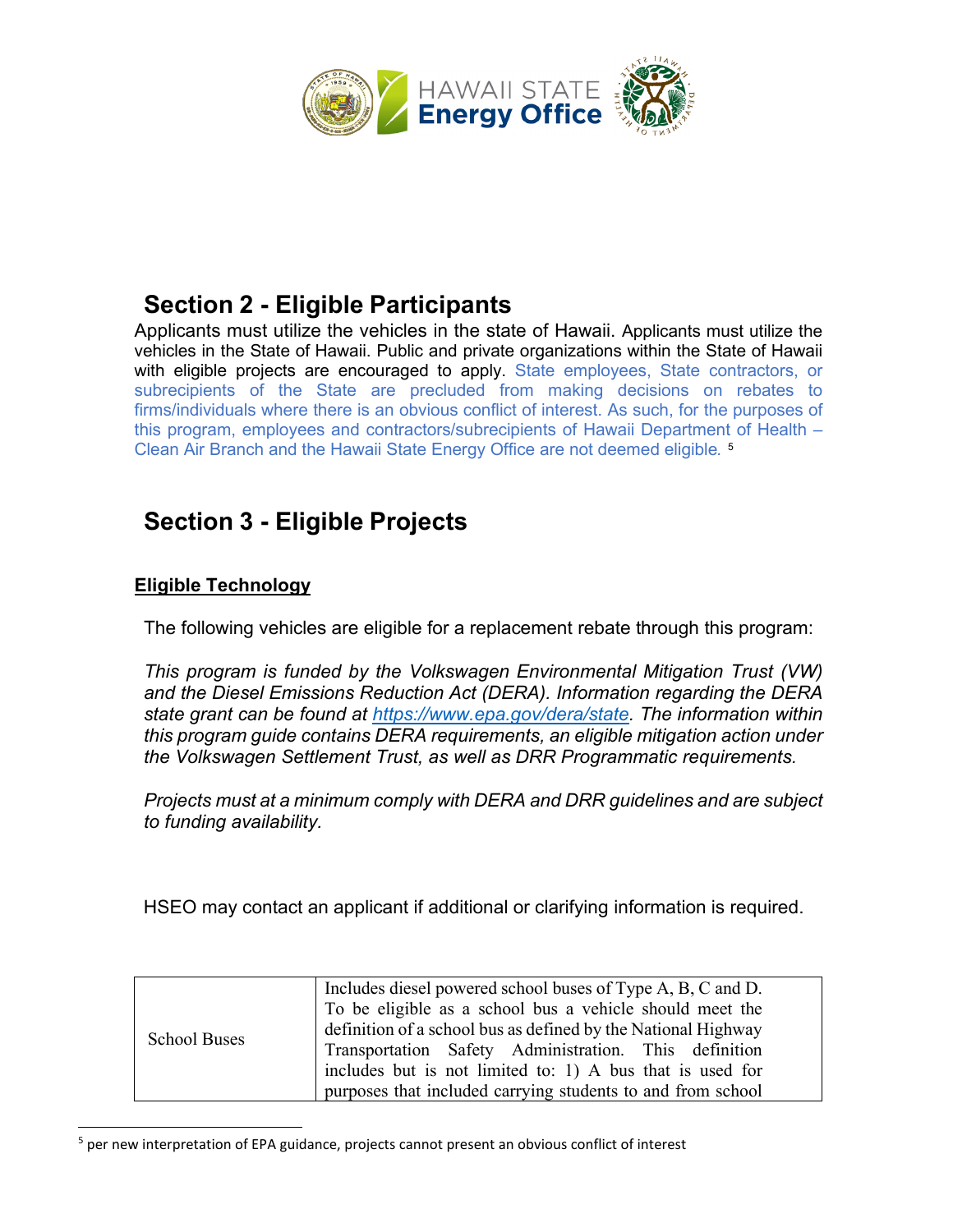

|                                     | 'Q TVA'                                                                                                                                                                                                       |
|-------------------------------------|---------------------------------------------------------------------------------------------------------------------------------------------------------------------------------------------------------------|
|                                     | or related events on a regular basis; 2) Be identified with the<br>words "School Bus"; and 3) Be painted National School Bus<br>Glossy Yellow.                                                                |
| Transit, Shuttle, and               |                                                                                                                                                                                                               |
| <b>Tour Buses</b>                   | Class 5+ diesel powered medium-duty and heavy-duty buses.                                                                                                                                                     |
|                                     |                                                                                                                                                                                                               |
| Medium-duty or<br>heavy-duty trucks | Includes diesel powered medium-duty and heavy-duty<br>highway vehicles with gross vehicle weight rating (GVWR)<br>as defined below:<br>Class 5 (16,001 -19,500 lbs GVWR)<br>Class 6 (19,501 -26,000 lbs GVWR) |
|                                     | Class 7 (26,001 -33,000 lbs GVWR)                                                                                                                                                                             |
|                                     | Class 8 (33,001 lbs GVWR and over)                                                                                                                                                                            |

- The existing vehicle must be located in the state of Hawaii.
- The existing vehicle must be fully operational. Operational vehicles must be able to start, move, and have all necessary parts to be operational.
- The applicant must currently own and operate the existing vehicle and have owned and operated the vehicle during the two years prior to application
- The existing vehicle must have at least three years of remaining life at the time of replacement. This is a DERA funding requirement.
	- Remaining life is the fleet owner's estimate of the number of years until the unit would have been retired from service if the unit were not being upgraded or scrapped because of the grant funding. The remaining life estimate is the number of years of operation remaining even if the unit were to be rebuilt or sold to another fleet. The remaining life estimate depends on the current age and condition of the vehicle at the time of upgrade, as well as things like usage, maintenance, and climate.

### **Replacement Requirements**

The replacement vehicle must meet the following criteria in order to be considered for a rebate:

- The replacement vehicle must be fully electric with a new battery-electric, zero emission engine;
- The replacement vehicle should resemble the replaced unit in form and function;
- The replacement vehicle should be the most recent model year available;
- The replacement vehicle must *not* be a retrofit;
- The replacement vehicle should be of similar type and similar gross vehicle weight rating or horsepower as the vehicle being replaced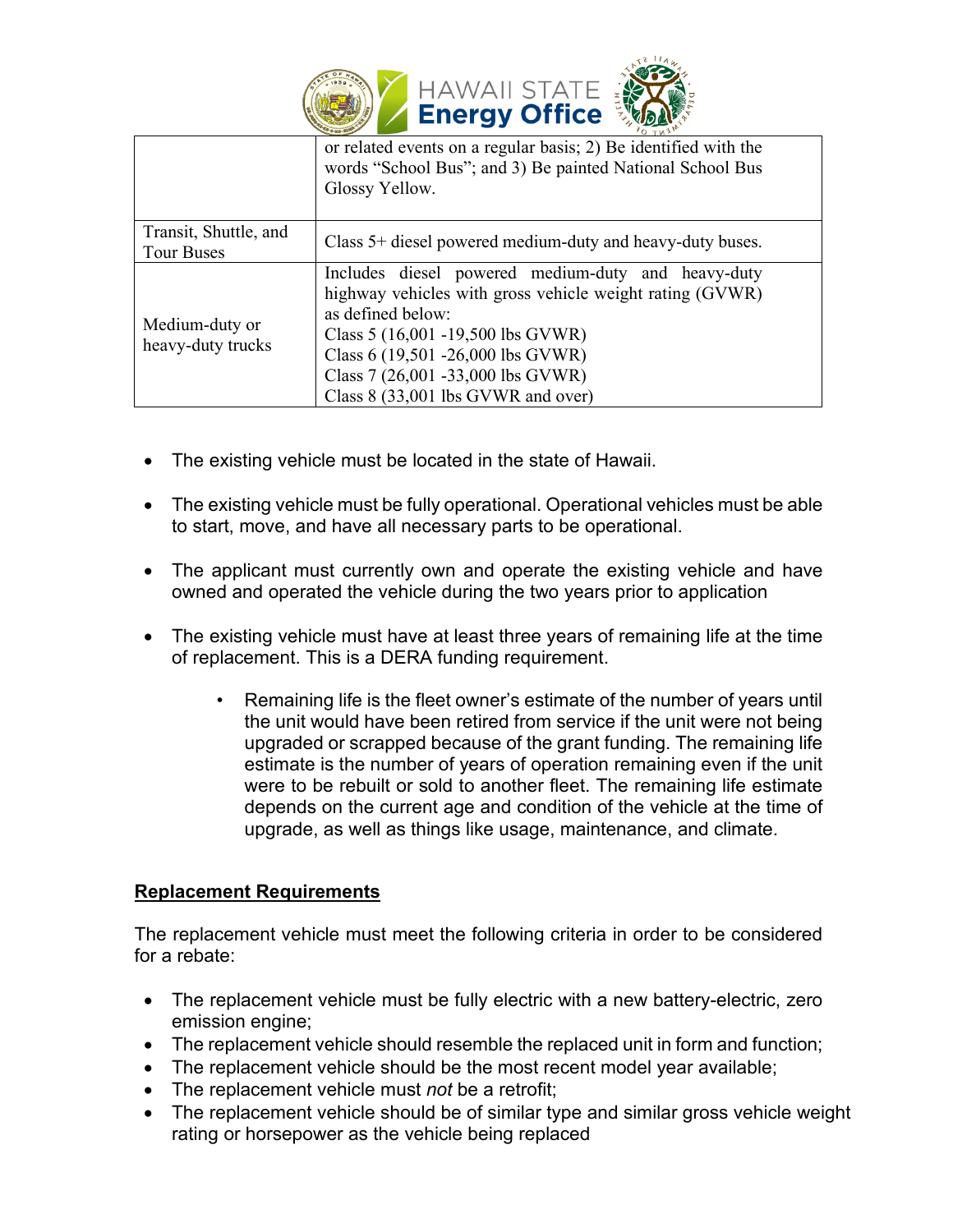

• The replacement vehicle MUST operate in the state of Hawaii for a minimum of 5 years immediately following deployment.

#### **Charging Station Requirements**

- Projects may include the purchase of one new charging unit per vehicle, including the unit and charging cable, mount and/or pedestal.
- These costs will be included in the overall project total, and are subject to the 45% rebate limit.
- If the applicant is also applying for the Hawaii Energy charger rebate , the applicant must disclose the projected rebate amount. The Hawaii Energy rebate will be netted from the project cost and the Diesel Replacement Rebate will be applied to the remaining cost. HSEO reserves the right to check with Hawaii Energy to confirm information prior to paying out the Diesel Replacement Rebate.
- Ineligible costs include power distribution to the pedestal, electrical panels and their installation, upgrades to existing electrical panels or electrical service, transformers and their installation, wiring/conduit and its installation, electricity, operation and maintenance, stationary energy storage systems that power the equipment (e.g. batteries) and their installation, and on-site power generation systems that power the equipment (e.g., solar and wind power generation equipment) and their installation.

### **Scrappage Requirements**

The existing vehicle that is replaced must be scrapped according to the following criteria:

- The vehicle replaced must be scrapped or rendered permanently disabled within ninety (90) days of the replacement being received;
- Evidence of appropriate disposal including digital photos of the VIN tag, side profile of the vehicle, engine tag (showing serial number, engine family number, and engine model year), before and after pictures of the destroyed engine block, and cut frame rails or other cut structural components as applicable.
- The scrapping method must include drilling a three inch hole in the engine block and disabling the chassis;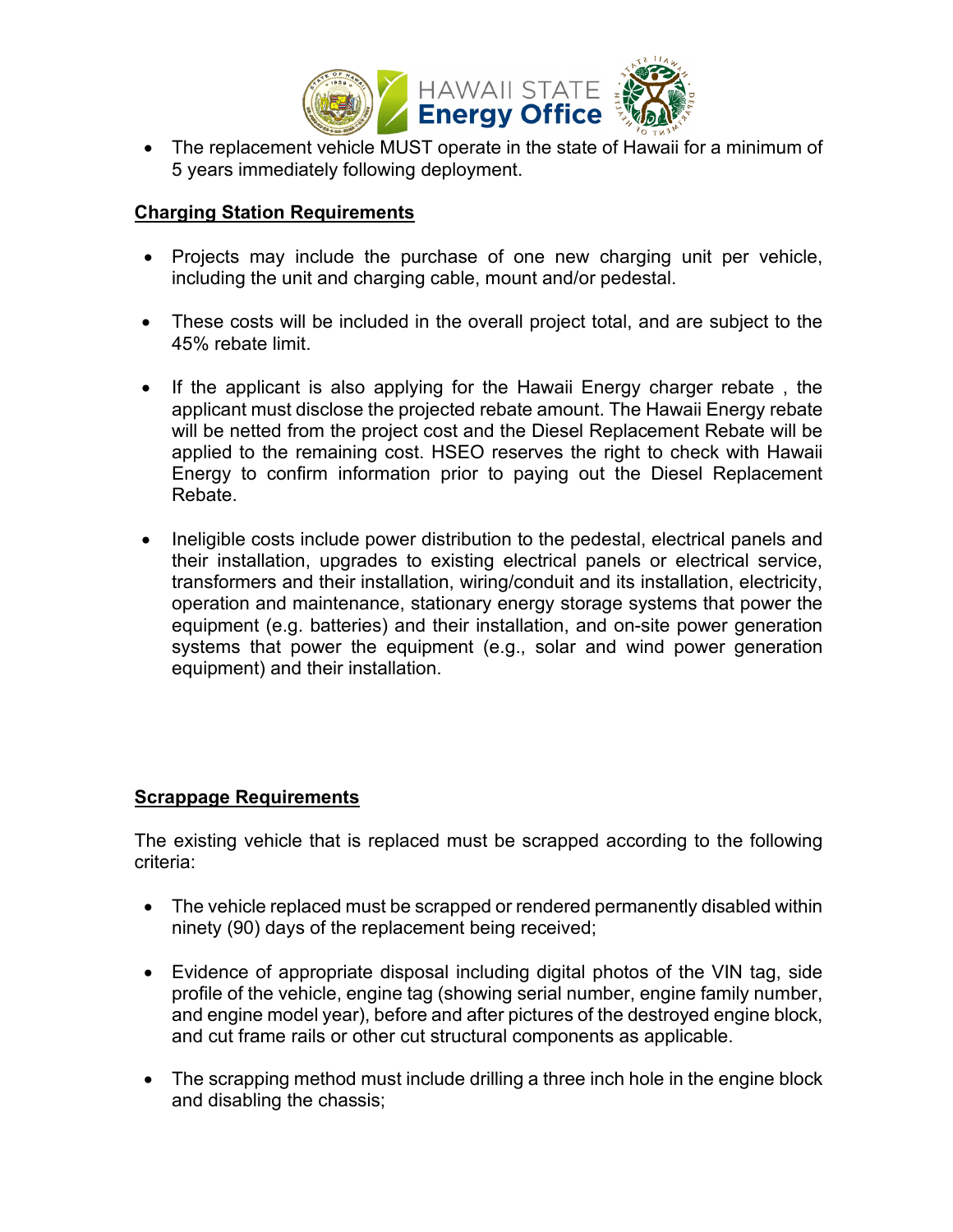

- Vehicle components that are not part of the engine or chassis may be salvaged from the unit replaced; and
- If scrapped or salvaged vehicles/parts are sold, the income may be used to meet the cost-sharing or matching requirement of the award. Therefore, the rebate amount will remain the same.
- **Successful project participants must complete a Scrappage Statement and have it signed by the relevant parties in order to receive the final rebate.**

### **Section 4 - Funding**

The DRR will fund up to 45% of selected project. The following section describes the method by which projects will be funded.

- Funds will not be dispersed until the replacement vehicle has been received by the applicant and all final paperwork submitted. See 'Requirements for Reimbursement'.
- This round of the DRR rebate will equal up to 45% of the cost of a battery-electric, zero emissions vehicle. This will include the charger, if applicable.
- Applicants must provide a minimum of 55% cost match. The cost match *cannot* include funding from federal sources, such as other federal grants.
- An estimate of rebate funding will be provided to selected project applicants up to 45% of the quoted purchase price. Final rebate amount will be determined upon submission of final documentation, which will include the exact purchase price of the vehicle.

#### **Final rebate will be 45% of the total project request or the amount of the original rebate estimate, whichever is lower.**

- DRR will not issue rebates for vehicles purchased prior to project selection. Project selection occurs when all parties have signed the Participant Agreement. Additionally, expenses incurred prior to project selection are not eligible as a cost share. Rebates will be made on a reimbursement basis for eligible costs incurred and paid by the recipient. Costs will not be considered incurred until the equipment has been received and accepted by the recipient.
- Program funds must only be used to purchase a replacement vehicle that is equipped with essential or standard equipment. Additional features may be added at the awardee's expense.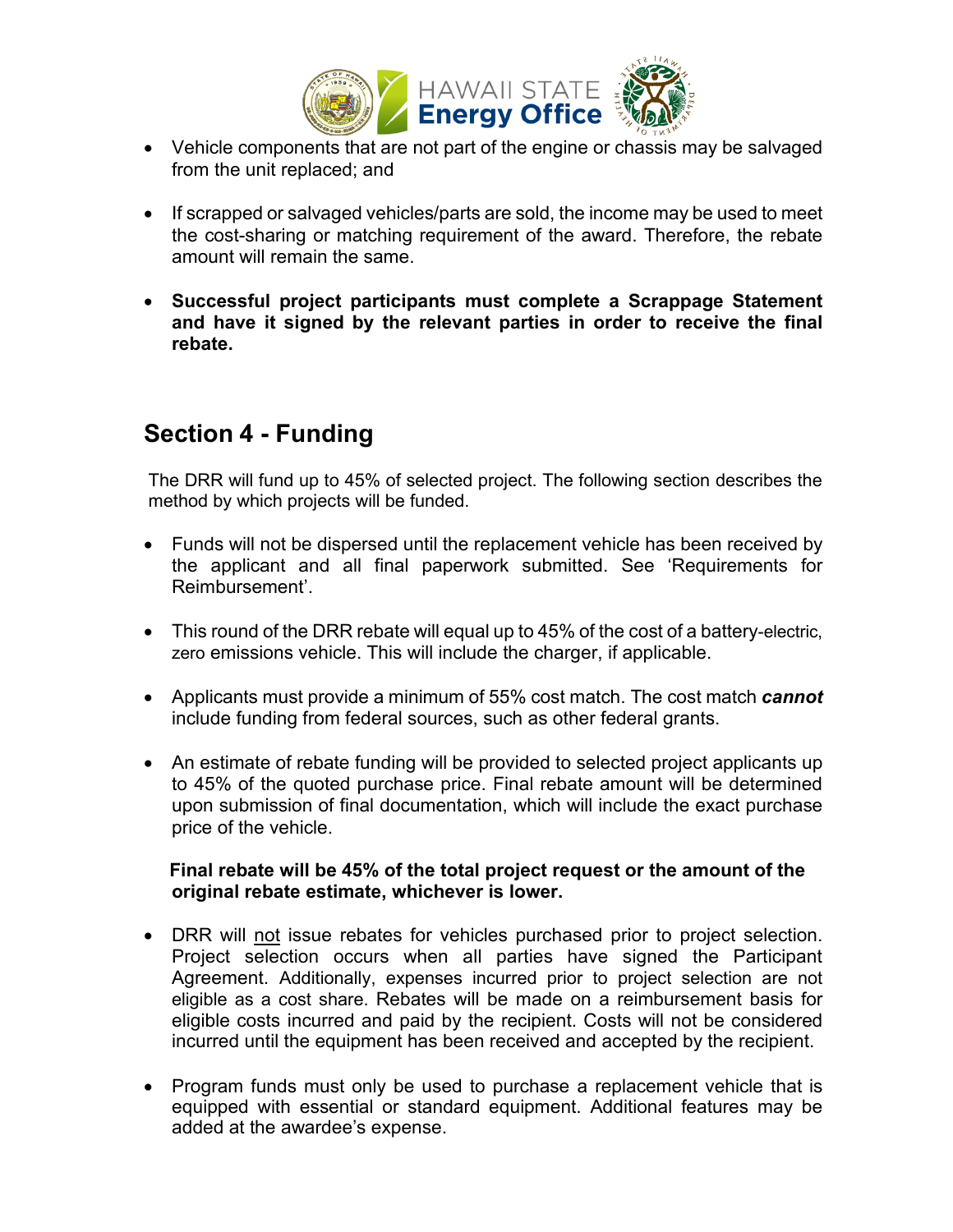

- Funds shall not be used for leasing vehicles. If financing is necessary, the purchase must be financed with a conventional purchase loan.
- Funds shall not be used to pay for the costs of emissions reductions that are mandated under federal law.
- If requesting rebates for multiple vehicles, applicants must submit one application per unit.
- Funding Cap: The funding cap has been removed for this program update.
- This program combines multiple funding sources. Some projects will be required to receive the replacement vehicle by September 30, 2022, and some will have a deadline of September 30, 2023. Successful applicants will be made aware of the deadline at time of award notification. Extensions may be possible but are not guaranteed. HSEO and DOH have requested an extension for all funds to September 2023, and are awaiting notification of our request.
- Funding may be used towards a battery electric charger to accompany the new battery-electric vehicle. This cost would be added to the vehicle purchase, and the successful applicant would receive a rebate of 45% of the total project cost.
- **Program Updates:** Approximately 2 months after program launch, HSEO will review program structure and incentive level and may update the program. Updates may include but are not limited to, increasing rebate amount and increasing the funding cap. Updates will be announced publicly prior to going into effect.

### **Section 5 – Total Program Funding**

Approximately \$2.1M is available for the rebate program at the time of launch. Please refer to our website at www.energy.hawaii.gov/DRR for up to date funding availability.

# **Section 6 – Project Awards**

Applications will be reviewed in the order they are received. Projects will be selected in accordance with DERA and DRR program requirements and funding availability.

Applicants will be notified individually as decisions are made, and selected projects will be posted publicly on www.energy.hawaii.gov/DRR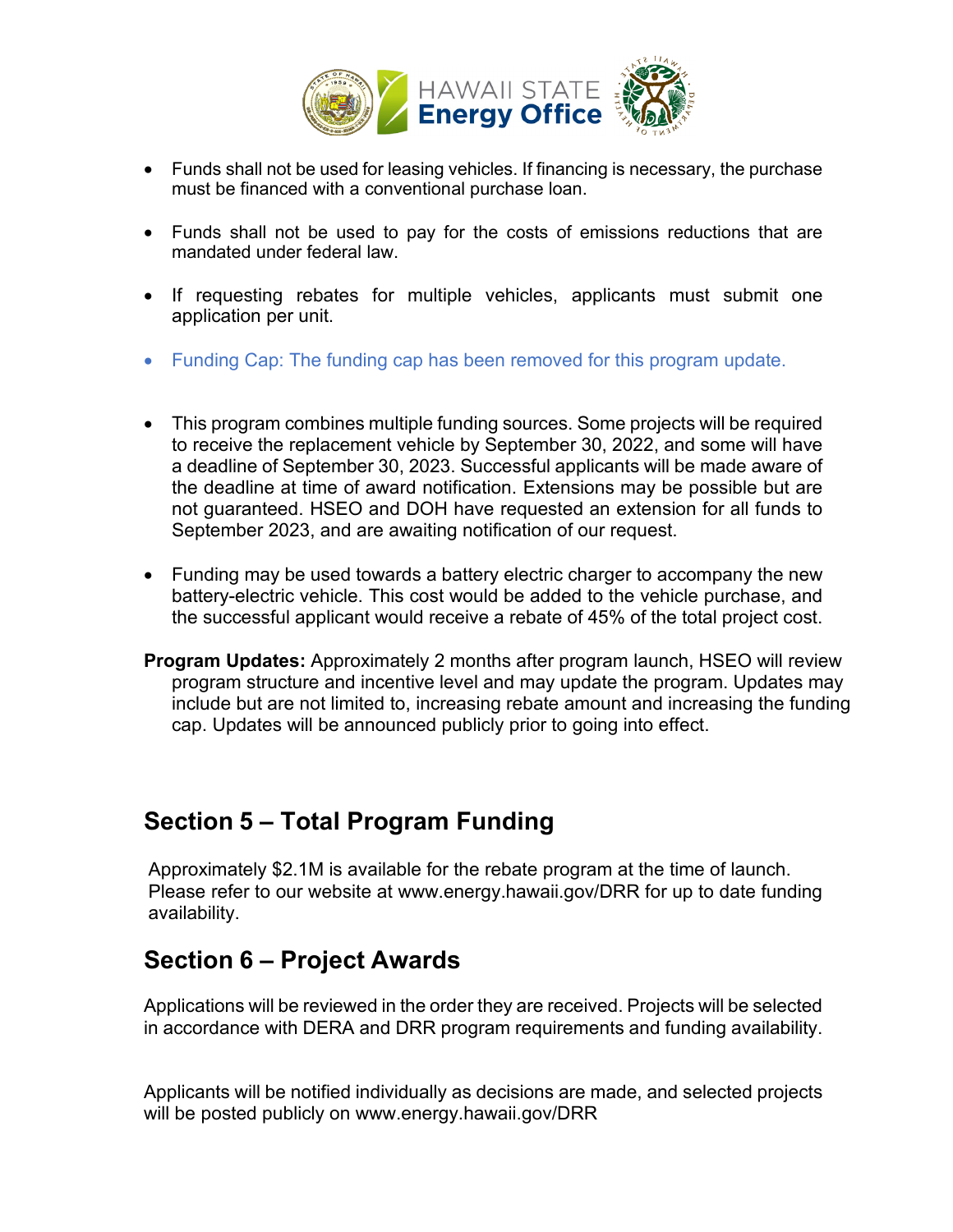

#### **Process**

- **1.** Applications will be reviewed in the order received and evaluated according to DRR and DERA requirements.
- **2.** Applicants will be notified via email
	- **a.** Participants will have an estimate of their funding reserved. Funds will be paid when final documentation is received (see requirements below).
	- **b.** Participants will be required to sign an Eligibility Statement and a Participant Agreement.
- **3.** Participants will be required to show proof of purchase by 4 months postlaunch. Extensions are possible but not guaranteed. In the even that a participant cannot show proof of purchase, their funds may be released.
- **4.** Eligible applications in excess of funding availability will be placed in a queue and their applications will be revisited as funding becomes available.
	- **a.** In the event that funding is unreserved 4 months after launch, funds may be allocated to entities that have reached the funding cap.
- **5.** When a participant has completed their project, they will submit the final documentation, including a Request for Reimbursement form and Scrappage Certification that attest to the project being complete.
- **6.** After the project funds have been paid out, the participant will sign an Award Receipt.

### **Requirements for Reimbursement**

After the replacement vehicle has been received by the participant, a rebate will be issued after the following items are completed and received/approved by HSEO:

- Request for Reimbursement Form;
- Evidence of final vehicle/equipment purchase price. Ex. A receipt from the vendor/manufacturer; and
- Scrappage Certificate with Video or photographic evidence of disposal.

After the rebate is issued, the participant will sign and return an Award Receipt to acknowledge receipt of rebate funds.

# **Section 7 – Verification**

Any applicant that receives DRR funds may be subject to verification of each project funded. The verification may be conducted by a representative of the State of Hawaii and/or EPA. Grant documentation, records, and referenced materials must be made available for review during monitoring visits. Upon the completion of verification, staff will determine if the funds were used for the approved project and make the verification available to the applicant and to the public upon request. If staff determines that the funds were expended in a manner contrary to law or not in accordance with provisions, staff will notify the applicant of the determination,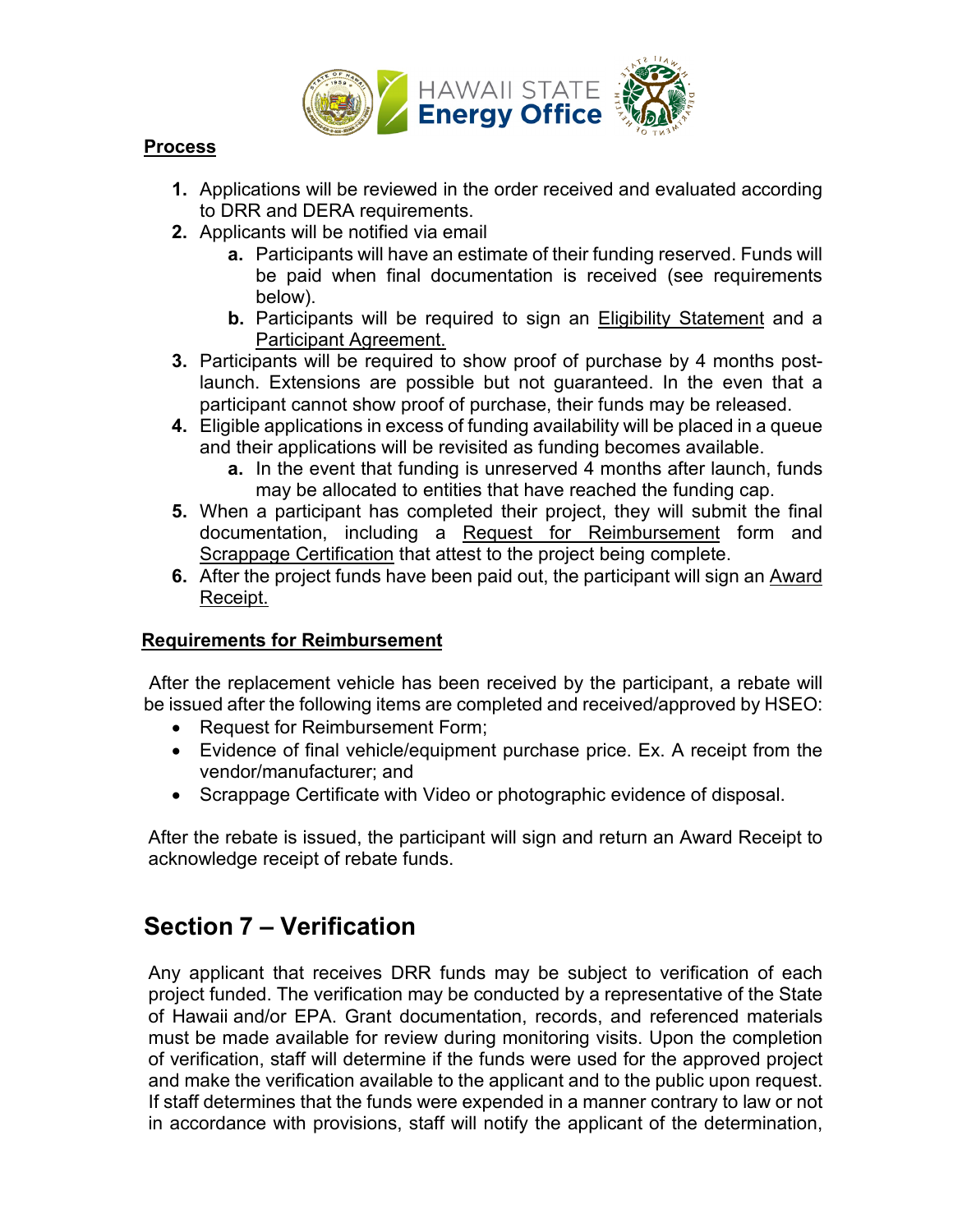

and may, at its discretion, seek re-payment of funds misappropriated, spent for non-eligible activities, or otherwise inappropriately expended.

Project information may be shared with all funding parties.

### **Section 8 –Schedule**

The schedule is subject to change. Any changes will be posted on the DRR website at: [https://energy.hawaii.gov/DRR](https://energy.hawaii.gov/DRR%E2%80%8E)

| <b>Activity</b>                    | <b>Date</b>                                                                               |
|------------------------------------|-------------------------------------------------------------------------------------------|
| Program opens                      | October 29th, 2021                                                                        |
| Applicant selection                | Selection will occur as applications are reviewed<br>in the order they are received       |
| Program<br>new update              | Opens under February 7, 2022                                                              |
| Deadline for receipt<br>of vehicle | September 30, 2022 or September 30, 2023<br>See Section 4: Funding for additional details |